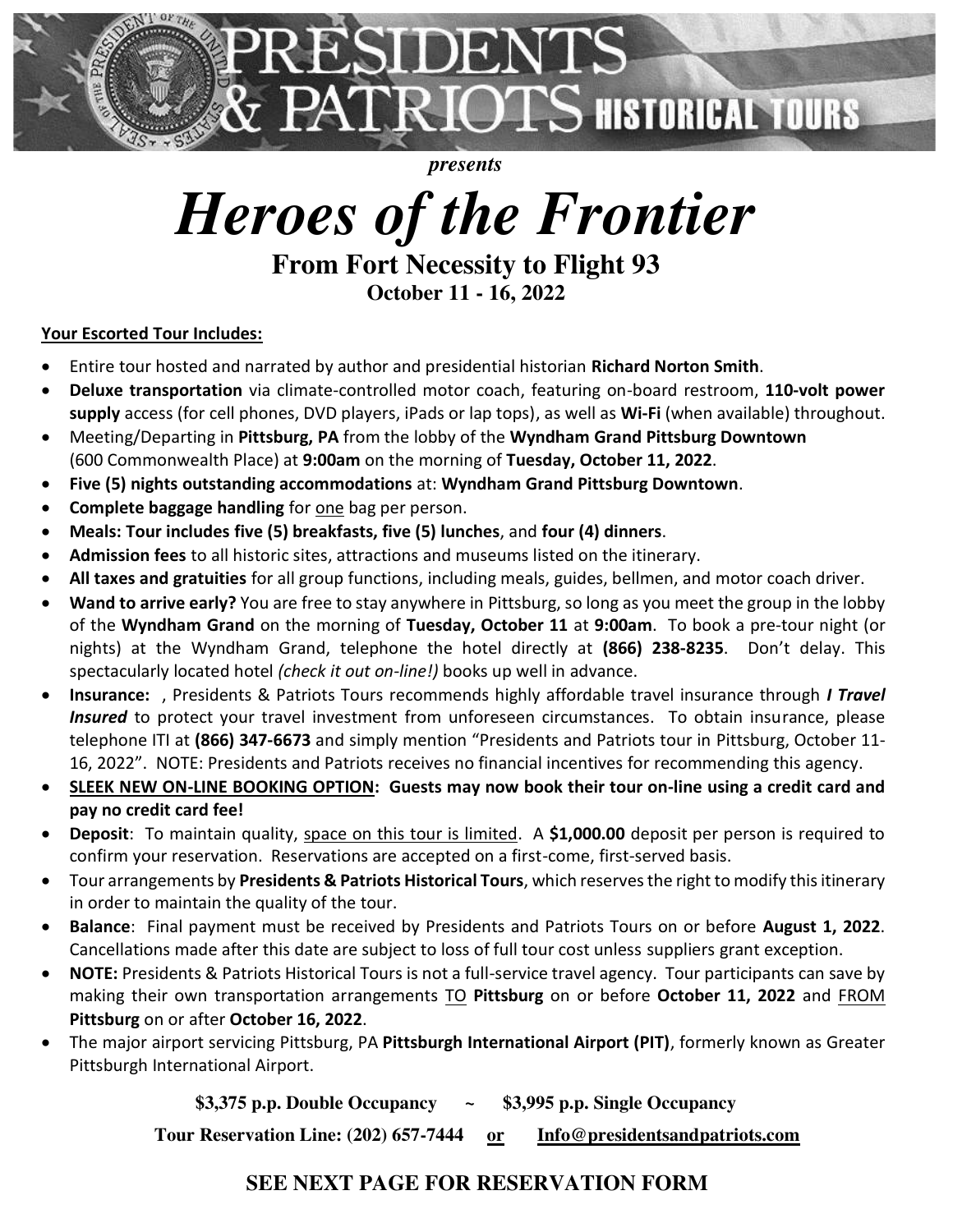

# **Heroes of the Frontier**

# **October 11 - 16, 2022**

| TRAVELER # 1 INFORMATION (PLEASE PRINT)                                              |                                                                                                              |                                      |          |      |
|--------------------------------------------------------------------------------------|--------------------------------------------------------------------------------------------------------------|--------------------------------------|----------|------|
| <b>TRAVELER'S NAME:</b>                                                              |                                                                                                              | <b>MOBILE PHONE:</b>                 |          |      |
| PREFERRED FIRST<br>NAME ON NAME TAG:                                                 |                                                                                                              | <b>WORK PHONE:</b>                   |          |      |
| STREET ADDRESS:                                                                      |                                                                                                              | E-MAIL ADDRESS:                      |          |      |
| CITY, STATE, ZIP:                                                                    |                                                                                                              | <b>DIET RESTRICTIONS?:</b>           | YES / NO |      |
| <b>HOME PHONE:</b>                                                                   |                                                                                                              | PLEASE EXPLAIN:                      |          |      |
| ABLE TO WALK<br>MEDIUM DISTANCES,<br><b>STAND FOR PERIODS</b><br>AND USE THE STAIRS? | YES<br><b>NO</b>                                                                                             | IF ANSWERING NO,<br>PLEASE EXPLAIN:  |          |      |
| TRAVELER # 2 INFORMATION (IF APPLICABLE)                                             |                                                                                                              |                                      |          |      |
| <b>TRAVELER'S NAME:</b>                                                              |                                                                                                              | <b>MOBILE PHONE:</b>                 |          |      |
| PREFERRED FIRST<br>NAME ON NAME TAG:                                                 |                                                                                                              | <b>WORK PHONE:</b>                   |          |      |
| STREET ADDRESS:                                                                      |                                                                                                              | <b>E-MAIL ADDRESS:</b>               |          |      |
| CITY, STATE, ZIP                                                                     |                                                                                                              | <b>DIET RESTRICTIONS?:</b>           | YES / NO |      |
| <b>HOME PHONE:</b>                                                                   |                                                                                                              | PLEASE EXPLAIN:                      |          |      |
| ABLE TO WALK<br>MEDIUM DISTANCES,<br><b>STAND FOR PERIODS</b><br>AND USE THE STAIRS? | <b>YES</b><br><b>NO</b>                                                                                      | IF ANSWERING NO.<br>PLEASE EXPLAIN:  |          |      |
|                                                                                      | ACCOMODATIONS PREFERENCES (PLEASE CIRCLE ONE)                                                                |                                      |          |      |
| * ROOM TYPE:                                                                         | ONE BED / TWO BEDS<br>* Based on hotel availability. We will make every effort to accommodate your requests. | <b>DATE ARRIVING</b><br>PITTSBURG:   |          | 2022 |
| RESERVATION & DEPOSIT (\$1,000.00 PER PERSON REQUIRED TO HOLD RESERVATION)           |                                                                                                              |                                      |          |      |
| DOUBLE OCCUPANCY \$3,375 P.P.                                                        |                                                                                                              | <b>SINGLE OCCUPANCY \$3,995 P.P.</b> |          |      |
| # PERSONS TRAVELING:                                                                 |                                                                                                              | CHECK #:                             |          |      |
|                                                                                      |                                                                                                              |                                      |          |      |
| PLEASE READ AND SIGN THE OTHER SIDE OF THIS REGISTRATION FORM                        |                                                                                                              |                                      |          |      |